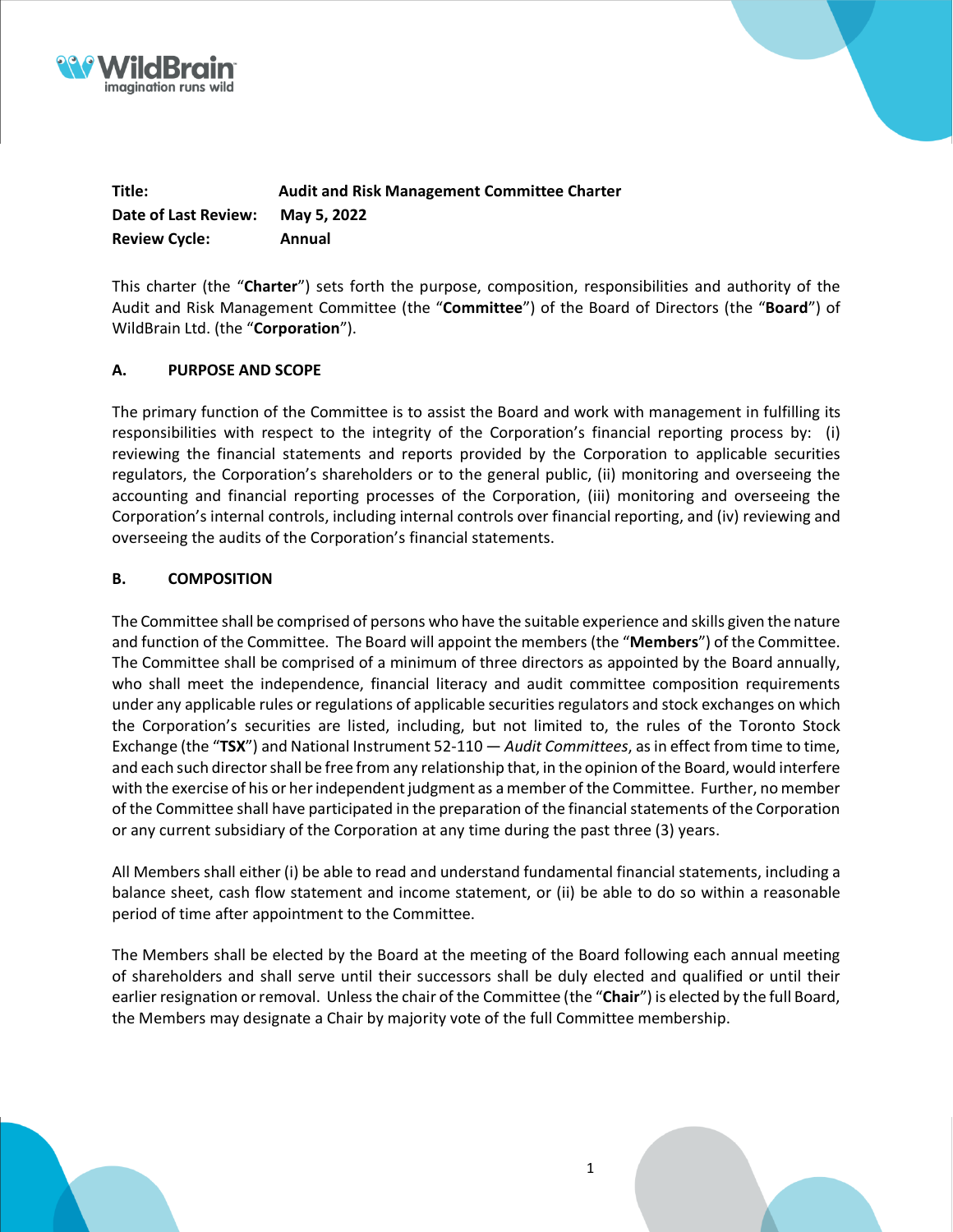

# **C. MEETINGS**

1. Meetings of the Committee will be held at such times and places as the Chair may determine, but in any event not less than two times per year.

2. Twenty-four (24) hours advance notice of each meeting will be given to each Member orally, by telephone or email, unless all Members are present and waive notice, or if those absent waive notice before or after a meeting.

3. Notice of the time and place of a meeting of the Committee shall be given by the committee to the Corporation's external auditor in the manner that notice is provided to Members. This requirement to give notice to the external auditor may not be waived.

3. Members may attend all meetings either in person, videoconferencing or by telephone.

4. The Chair, if present, will act as the chair of meetings of the Committee. If the Chair is not present at a meeting of the Committee, the Members in attendance may select one of their number to act as chair of the meeting.

5. A majority of Members will constitute a quorum for a meeting of the Committee.

6. Each Member will have one vote and decisions of the Committee will be made by an affirmative vote of the majority. The Chair will not have a deciding or casting vote in the case of an equality of votes. Powers of the Committee may also be exercised by written resolutions signed by all Members.

7. The Committee may invite from time to time such persons as itsees fit to attend its meetings and to take part in the discussion and consideration of the affairs of the Committee.

8. The Committee should meet in camera without members of management or other third parties in attendance for a portion of each meeting of the Committee.

9. In advance of every regular meeting of the Committee, the Chair, with the assistance of the secretary, shall prepare and distribute, or cause to be prepared and distributed to the Members and others as deemed appropriate by the Chair, an agenda of matters to be addressed at the meeting together with appropriate briefing materials. The Committee may require officers and employees of the Corporation to produce such information and reports as the Committee may deem appropriate in order for it to fulfill its duties. The Committee shall provide the external auditor with all meeting materials in advance of the meeting.

10. The Board may remove a Member at any time and may fill any vacancy occurring on the Committee. A Member may resign at any time and a Member will automatically cease to be a Member upon ceasing to be a director. In the event of a vacancy on the Committee, the remaining Members may exercise all of the powers of the Committee, so long as a quorum remains.

## **D. RESPONSIBILITIES AND DUTIES**

To fulfill its responsibilities and duties the Committee shall:

2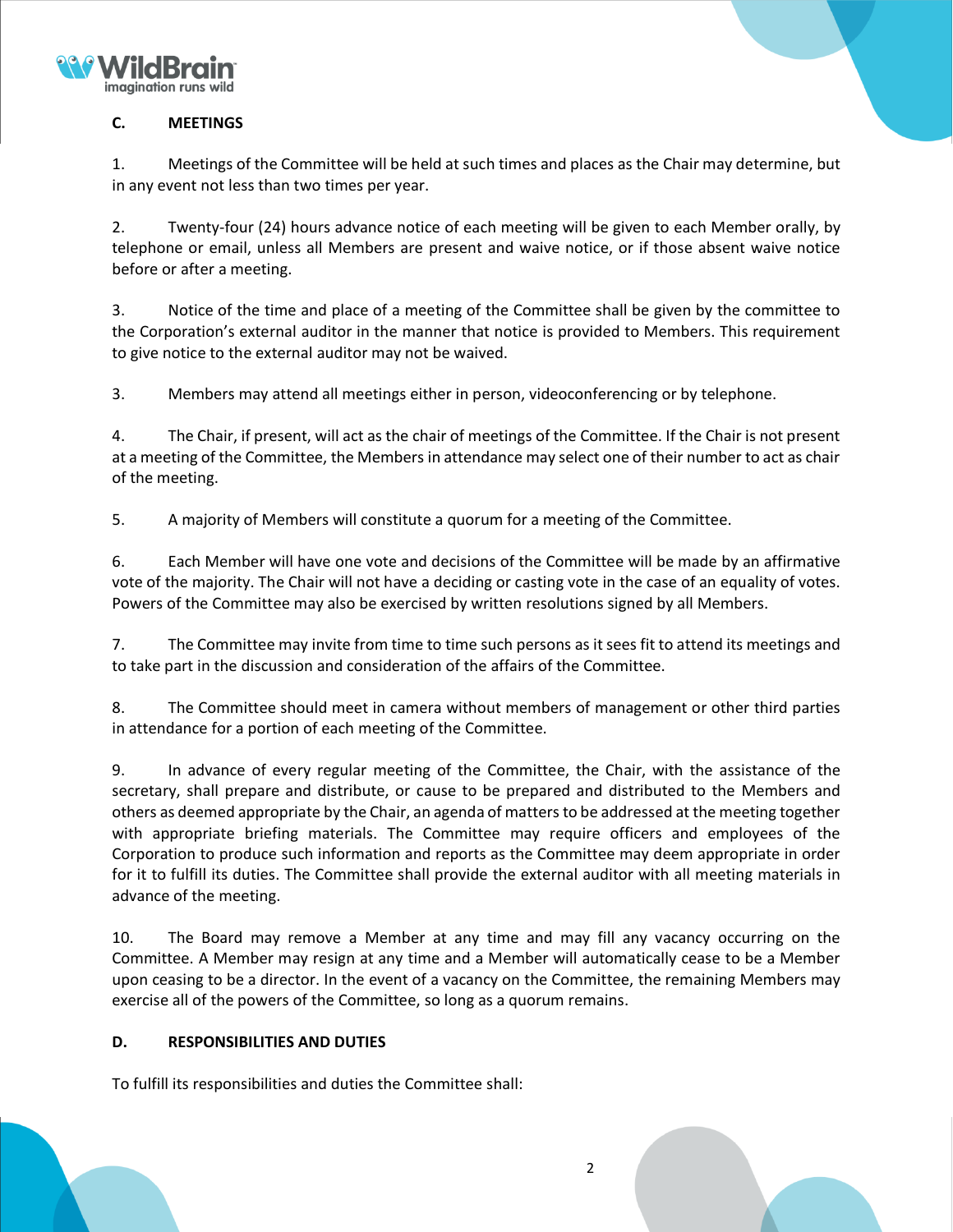

#### **Financial Reporting Processes**

1. In consultation with the external auditor and management, review annually the adequacy of the Corporation's internal financial and accounting controls, including any significant deficiencies and significant changes.

2. Oversee the resolution of issues, if any, between management and the auditor regarding financial reporting.

3. Review and approve all material related party transactions to be disclosed pursuant to Multilateral Instrument 61-101 - *Protection of Minority Security Holders in Special Transactions*, as applicable, and be responsible for the review and oversight contemplated by the rules of any applicable stock exchange on which the Corporation'ssecurities are listed, including, but not limited to, the TSX, with respect to any such reported transactions.

4. Assist the Board in ensuring the Corporation's compliance with legal and regulatory requirements related to the Corporation's financial reporting process.

5. Seek to ensure that adequate procedures are in place for the review of Corporation's public disclosure of financial information extracted or derived from Corporation's financial statements, periodically assessthe adequacy of those procedures and recommend any proposed changesto the Board for consideration.

6. Review periodic reports from the disclosure committee of the Corporation, established pursuant to Corporation's Disclosure Policy, or a delegate thereof.

#### **Document Review**

7. Review, assess and recommend to the Board for approval, the annual financial statements including the auditor's report thereon, the quarterly financial statements, accounting policies that affect the statements, annual disclosure to be included in management's discussion and analysis, financial reports, and any associated press release, prior to the public disclosure of such information. Review the Corporation's annual reports for consistency with the financial disclosure referenced in the annual financial statements.

#### **Internal Controls and Risk Management**

8. Review the effectiveness and integrity of internal controls, including internal audit procedures, as evaluated by the Corporation's internal and the external auditor, and the mandate of, and reports issued by, the Corporation's internal auditor, and make recommendations with respect thereto.

9. Review significant financial risks or exposures and assess the steps management has taken to monitor, control and mitigate such risks or exposures.

10. Satisfy itself, through discussions with management, that the adequacy of internal controls, systems and procedures has been periodically assessed in order to ensure compliance with regulatory requirements and recommendations.

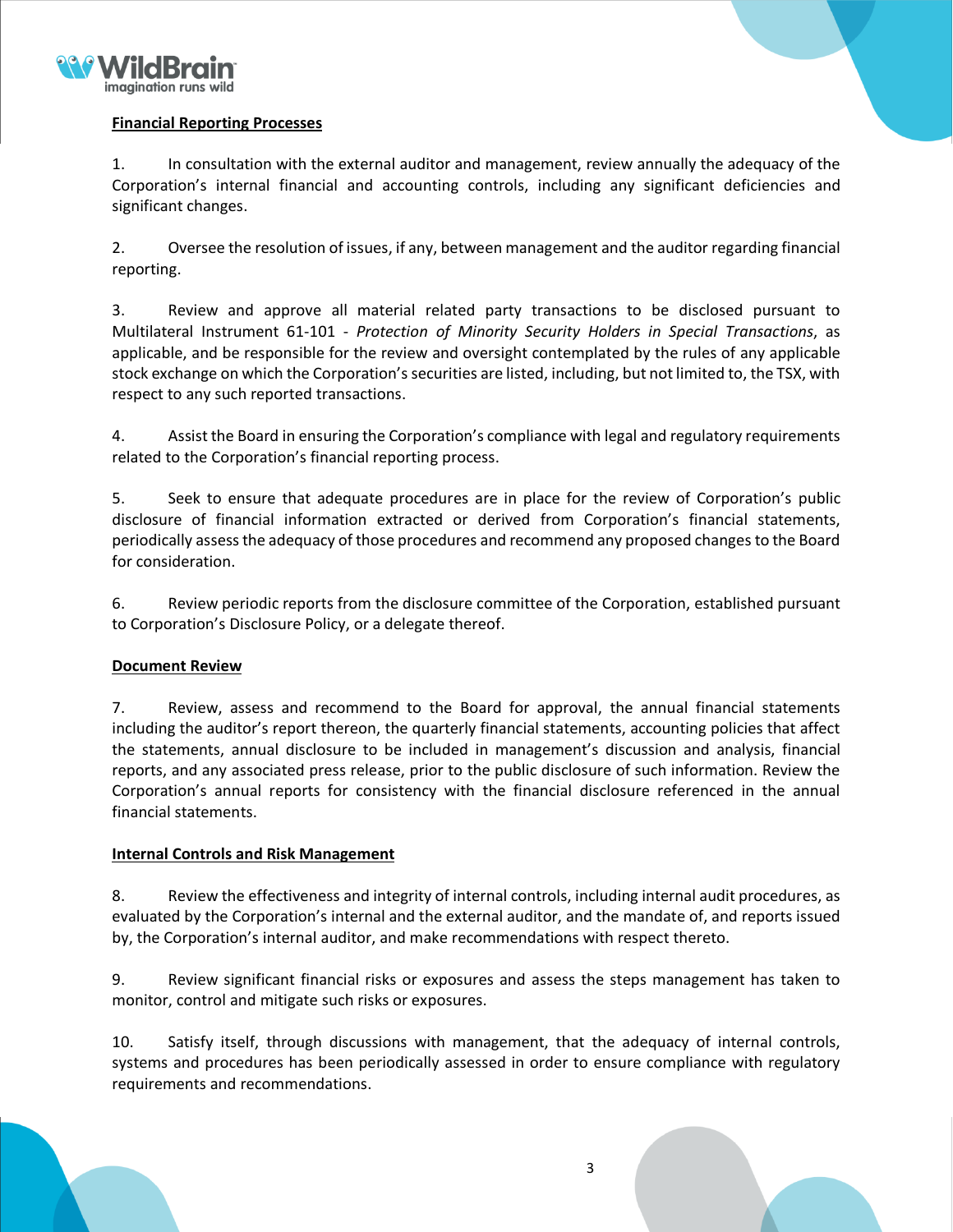

11. Review, and in the Committee's discretion make recommendations to the Board regarding, the adequacy of Corporation's risk management policies and procedures with regard to identification of the Corporation's principal risks and implementation of appropriate systems to manage such risks including an assessment of the adequacy of insurance coverage maintained by the Corporation;

12. Monitor and oversee the internal auditor of the Corporation.

# **Independent External Auditor**

13. Recommend to the Board to be put forward to shareholders at the Corporation's annual meeting, (i) the selection of an external auditor, and (ii) the fees and other compensation to be paid to the external auditor. The Committee and the Board shall have the ultimate authority and responsibility to recommend, evaluate and, when warranted, replace such external auditor (or to recommend such replacement for shareholder approval in any management information circular).

14. On an annual basis, receive from the external auditor a formal written statement identifying all relationships between the external auditor and the Corporation consistent with any applicable rules or regulations of applicable securities regulators and stock exchanges. The Committee shall actively engage in a dialogue with the external auditor as to any disclosed relationships or services that may impact its independence or objectivity. The Committee shall take, or recommend that the Board take, appropriate action to oversee the independence of the external auditor.

15. On an annual basis, discuss with representatives of the external auditor the matters required to be discussed by any applicable rules or regulations of applicable securities regulators and stock exchanges.

16. Meet with the external auditor prior to the audit to review the planning and staffing of the audit. The Committee shall review any major issues regarding accounting principles and the presentation of financial information with the external auditor and management of the Corporation and meet with the external auditor and management to discuss and resolve any such issues or disagreements.

17. Evaluate at least annually the performance of the external auditor and recommend to the Board any proposed discharge of the external auditor when circumstances warrant. On an annual basis, the Committee shall receive from the external auditor a formal quality control report. The external auditor shall report directly and be ultimately accountable to the Committee.

18. Pre-approve all audit and non-audit services to be provided by the external auditor to the Corporation in accordance with applicable securities laws. The Committee may delegate the pre-approval of non-audit services to a Member or certain Members. Such Member or Members shall notify the Committee at each Committee meeting of the non-audit services approved since the last Committee meeting.

## **Compliance**

19. To the extent deemed necessary by the Committee, it shall have the authority to engage outside counsel, independent accounting consultants or other advisors to assist with or to review any matter under its responsibility and to pay the compensation for any advisors employed by the Committee at the cost of the Corporation without obtaining Board approval, based on its sole judgment and discretion. The

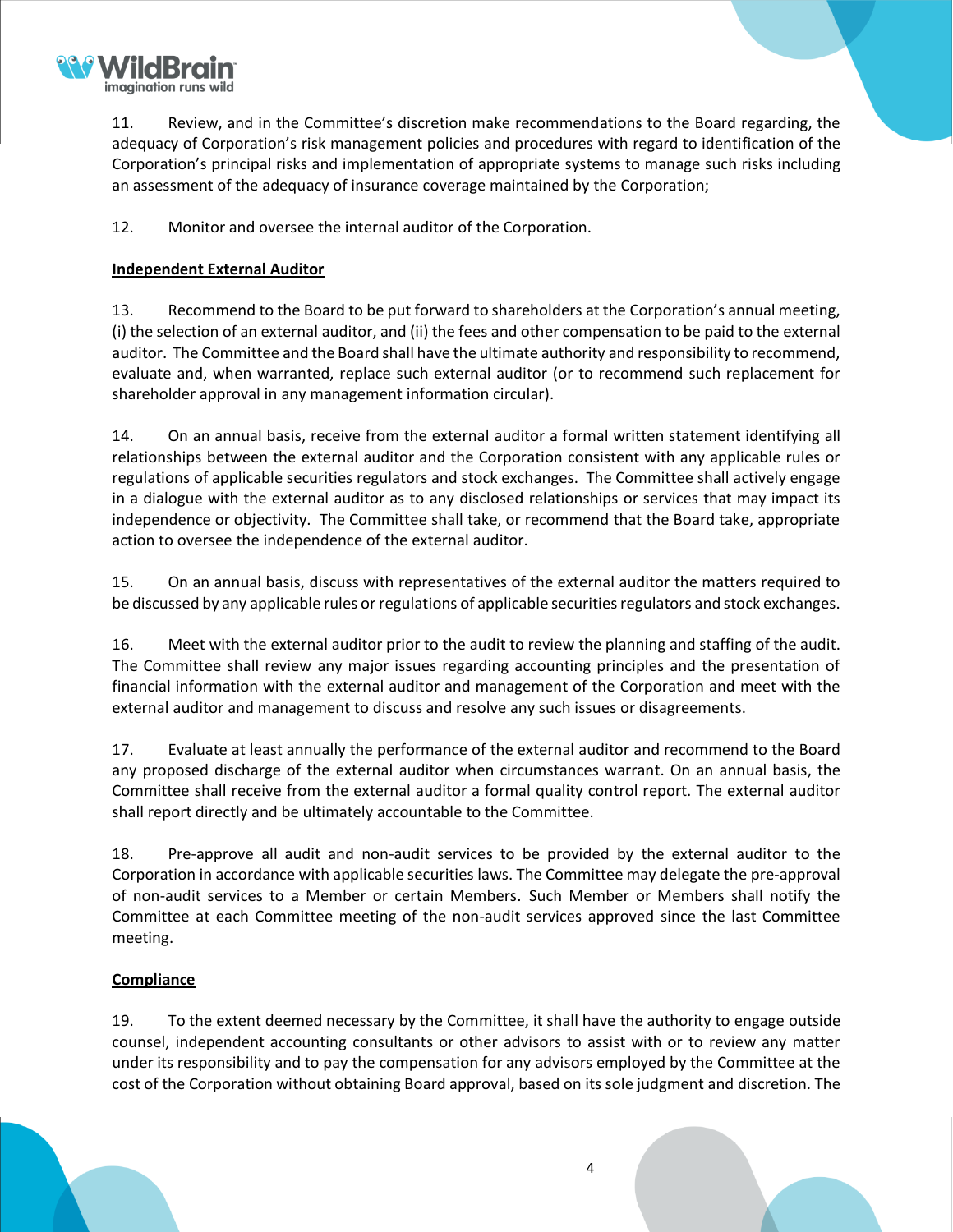

Committee has the authority, without obtaining Board approval, to pay for ordinary administrative expenses deemed necessary and appropriate in carrying out its duties.

20. Cause to be provided to any applicable stock exchange on which the Corporation's securities are listed, including, but not limited to, the TSX, appropriate written confirmation of any of the foregoing matters as such stock exchange may from time to time require.

### **Related Party Transactions**

21. Review any material or non-ordinary course related party transactions other than those delegated to a special committee or independent committee of the Board against applicable legal and regulatory requirements, discuss with management the business rationale for the transactions, review applicable disclosures and report to the Board on all such transactions, if any, each quarter.

22. Review and discuss with the Corporation's independent auditor the auditor's evaluation of the Corporation's identification of, accounting for, and disclosure of its relationships and transactions with related parties, including any significant matters arising from the audit in connection therewith.

#### **Associated Responsibilities**

23. Establish, monitor and periodically review the whistleblower procedures, as set forth in the Corporation's Whistleblower Policy available on the Corporation's website and associated procedures for:

- (i) the receipt, retention and treatment of complaints received by Corporation regarding accounting, internal accounting controls or auditing matters;
- (ii) the confidential, anonymous submission by directors, officers and employees of Corporation of concerns regarding questionable accounting or auditing matters;
- (iii) any violations of any applicable law, rule or regulation that relates to corporate reporting and disclosure, or violations of Corporation's Code of Business Conduct & Ethics.

24. Review and approve the Corporation's hiring policies regarding employees and partners, and former employees and partners, of the present and former external auditor of the Corporation.

#### **Other Duties**

25. The Committee may: (i) engage and compensate outside professionals where the Members believe it is necessary to carry out their duties and responsibilities; (ii) direct and supervise the investigation into any matter brought to its attention within the scope of its duties; and (iii) perform such other duties as may be assigned to it by the Board and perform any other activities consistent with this Charter, from time to time or as may be required by applicable regulatory authorities or legislation.

26. Review and assess the adequacy of this Charter at least annually (and update this Charter if and when appropriate).

27. Conduct an annual evaluation of the performance of the Committee's duties and responsibilities under this Charter and present the results of the evaluation to the Board. The Committee shall conduct this evaluation in such manner as it deems appropriate.